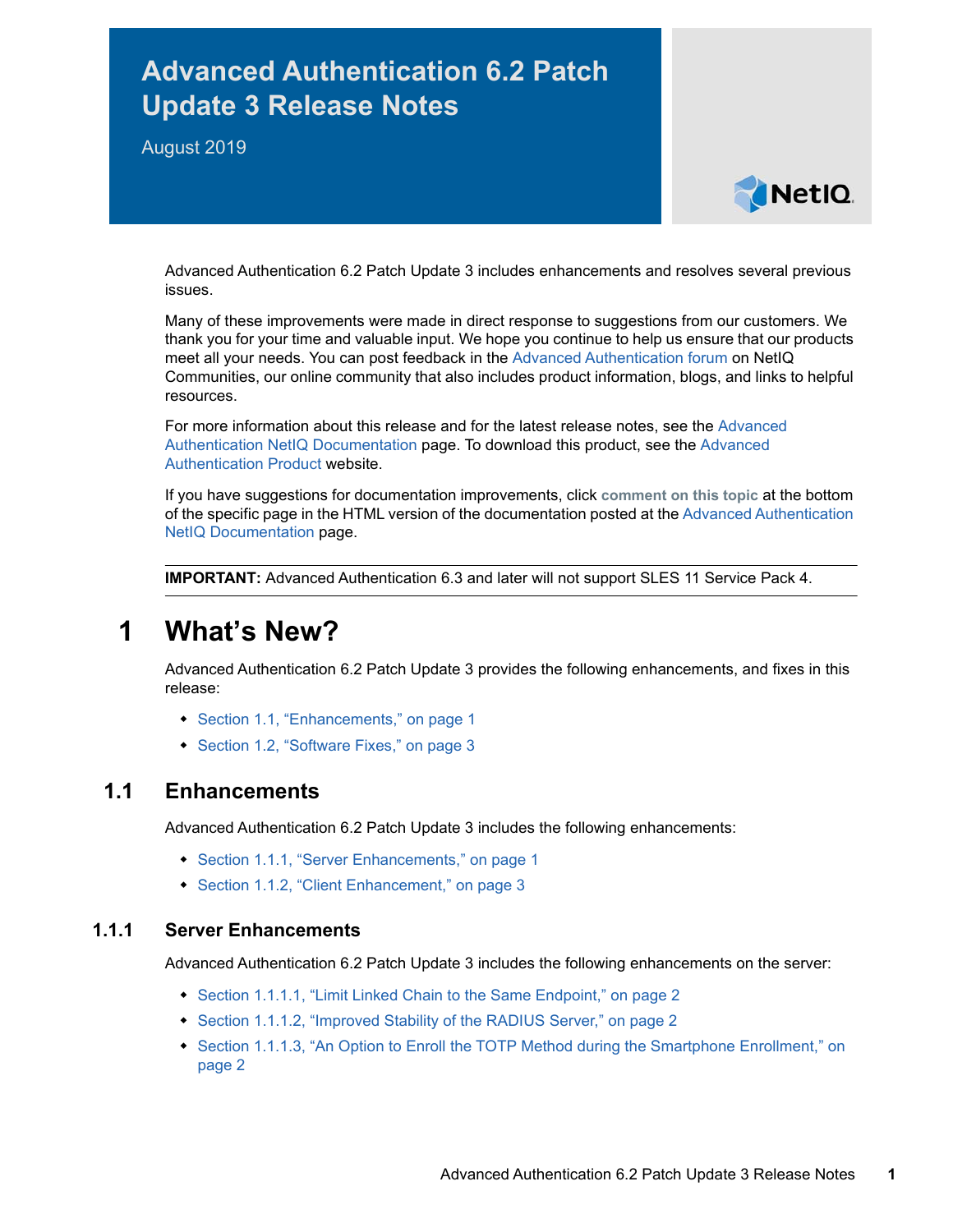- [Section 1.1.1.4, "A Policy to Disallow Authentication from a Rooted Device," on page 2](#page-1-3)
- [Section 1.1.1.5, "Support for the Hungarian Language," on page 2](#page-1-4)

### <span id="page-1-0"></span>**1.1.1.1 Limit Linked Chain to the Same Endpoint**

This patch introduces an option that allows a user to authenticate with the alternate linked chain during the grace period. The user must use the same device while using the linked chain to authenticate that was used in the previous successful authentication with a required chain.

Previously, if a user authenticated successfully with the required chain on a particular device (Windows, Linux, or Mac Client), then the user was able to authenticate with the linked chain on another device.

For more information, see ["Linked Chains"](https://www.netiq.com/documentation/advanced-authentication-62/pdfdoc/server-administrator-guide/server-administrator-guide.pdf#t45nb7c049oj) in the *[Advanced Authentication - Administration](https://www.netiq.com/documentation/advanced-authentication-62/pdfdoc/server-administrator-guide/server-administrator-guide.pdf#bookinfo)* guide.

## <span id="page-1-1"></span>**1.1.1.2 Improved Stability of the RADIUS Server**

This patch improves the stability of the built-in RADIUS server. The RADIUS authentication fails abruptly in Advanced Authentication 6.2 Patch Update 1 and 6.2 Patch Update 2.

Now, the RADIUS authentication does not cause these sudden failures.

#### <span id="page-1-2"></span>**1.1.1.3 An Option to Enroll the TOTP Method during the Smartphone Enrollment**

This patch introduces a policy for the Smartphone method to enable the enrollment of the TOTP method automatically for offline usage.

For more information about this policy, see ["Smartphone"](https://www.netiq.com/documentation/advanced-authentication-62/pdfdoc/server-administrator-guide/server-administrator-guide.pdf#Smartphone) in the *[Advanced Authentication -](https://www.netiq.com/documentation/advanced-authentication-62/pdfdoc/server-administrator-guide/server-administrator-guide.pdf#bookinfo)  Administration* guide.

## <span id="page-1-3"></span>**1.1.1.4 A Policy to Disallow Authentication from a Rooted Device**

This patch introduces the **Prevent login from a rooted device** policy for the Smartphone method to enable or disable the root check for mobile devices.

When the policy is turned **ON**, the smartphone app must detect whether the device is rooted and prevent login from that device. Rooted devices can provide administrative privileges to third-party software that is not secured and mostly not allowed by device vendors.

**NOTE:** This policy is supported from the NetIQ Auth app version 3.1.14 (Android) and 3.1.8 (iOS).

For more information, see ["Smartphone"](https://www.netiq.com/documentation/advanced-authentication-62/pdfdoc/server-administrator-guide/server-administrator-guide.pdf#Smartphone) in the *[Advanced Authentication - Administration](https://www.netiq.com/documentation/advanced-authentication-62/pdfdoc/server-administrator-guide/server-administrator-guide.pdf#bookinfo)* guide.

## <span id="page-1-4"></span>**1.1.1.5 Support for the Hungarian Language**

This patch introduces the Hungarian language support on all server portals of Advanced Authentication.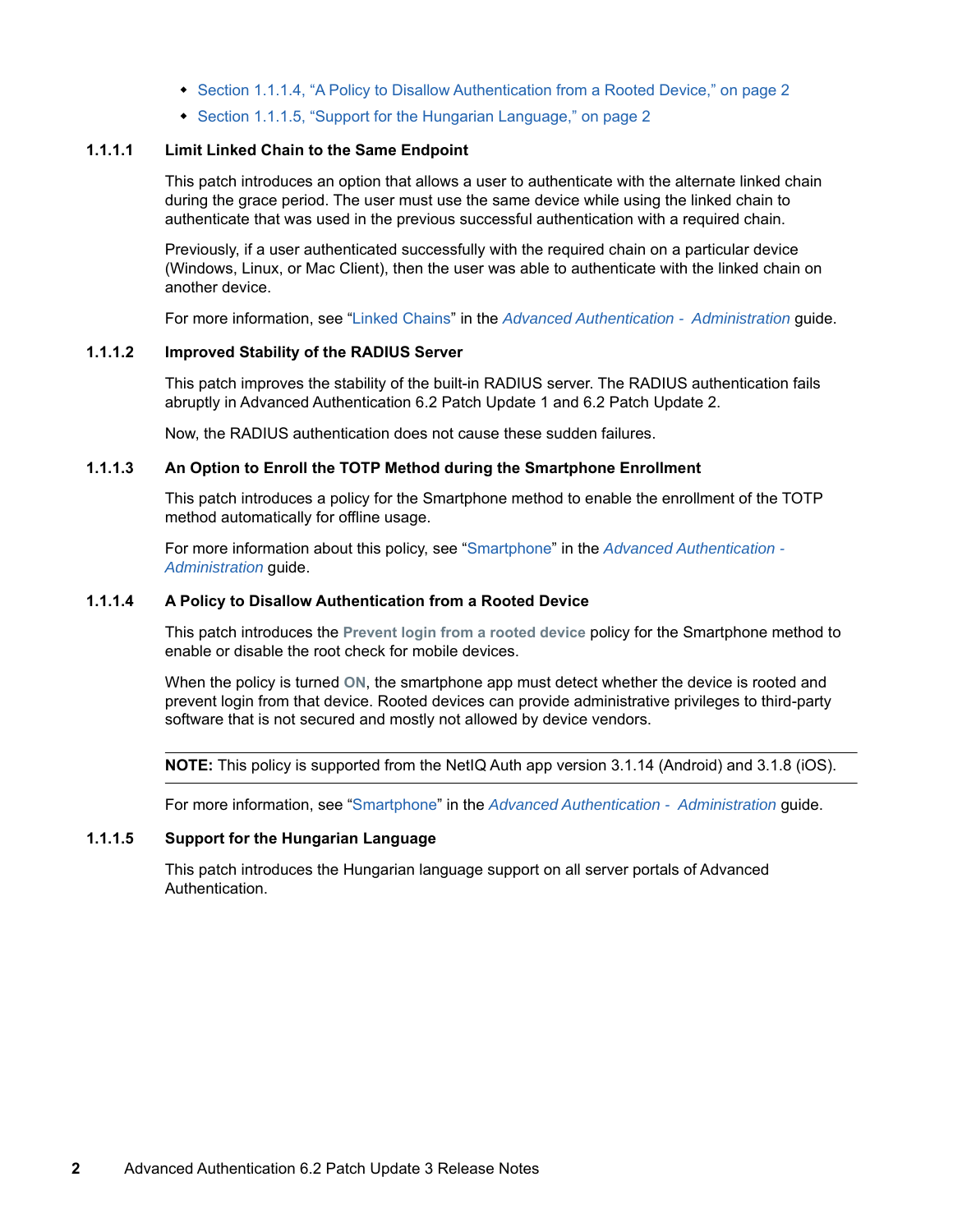## <span id="page-2-1"></span>**1.1.2 Client Enhancement**

Advanced Authentication 6.2 Patch Update 3 includes the following enhancement on Client:

[Section 1.1.2.1, "Password Synchronization for Linked Accounts," on page 3](#page-2-7)

## <span id="page-2-7"></span>**1.1.2.1 Password Synchronization for Linked Accounts**

This patch introduces seamless synchronization of LDAP password if the login is done with a linked account, when the **Shared Authenticator** feature is enabled.

In the earlier versions, when users logged in to a linked account with a shared authenticator, the password could not be synchronized and the following message was displayed: This operation is not available for a linked account.

## <span id="page-2-0"></span>**1.2 Software Fixes**

This patch includes the following software fixes:

- [Section 1.2.1, "Server Fixes," on page 3](#page-2-8)
- [Section 1.2.2, "Client Fixes," on page 3](#page-2-2)

## <span id="page-2-8"></span>**1.2.1 Server Fixes**

- [Section 1.2.1.1, "An Issue with Generating Reports," on page 3](#page-2-3)
- [Section 1.2.1.2, "Intermediate Certificates from the uploaded pfx Are Lost during Translation," on](#page-2-4)  [page 3](#page-2-4)
- [Section 1.2.1.3, "Different Error Messages Are Displayed for Authenticating Known and](#page-2-5)  [Unknown Users," on page 3](#page-2-5)
- [Section 1.2.1.4, "RADIUS Logs Are Not Rotated," on page 3](#page-2-6)

## <span id="page-2-3"></span>**1.2.1.1 An Issue with Generating Reports**

Reports for the **Authenticators** report type are not exported successfully when an enrolled authenticator is not linked to a user.

#### <span id="page-2-4"></span>**1.2.1.2 Intermediate Certificates from the uploaded pfx Are Lost during Translation**

This issue occurs during the enrollment of the Smartphone authenticator.

## <span id="page-2-5"></span>**1.2.1.3 Different Error Messages Are Displayed for Authenticating Known and Unknown Users**

When a user specifies incorrect password while authenticating, the message displayed is different for known users and unknown users.

This leads to security issues when the Username disclosure option is disabled.

## <span id="page-2-6"></span>**1.2.1.4 RADIUS Logs Are Not Rotated**

Now, when the maximum log file size is 50M, the RADIUS logs are rotated and a backup of the last 10 log files is available.

## <span id="page-2-2"></span>**1.2.2 Client Fixes**

- [Section 1.2.2.1, "Slow Transition to Windows Workstation After Successful Unlock," on page 4](#page-3-0)
- [Section 1.2.2.2, "A Tap of a Card Does Not Populate the User Name Automatically," on page 4](#page-3-1)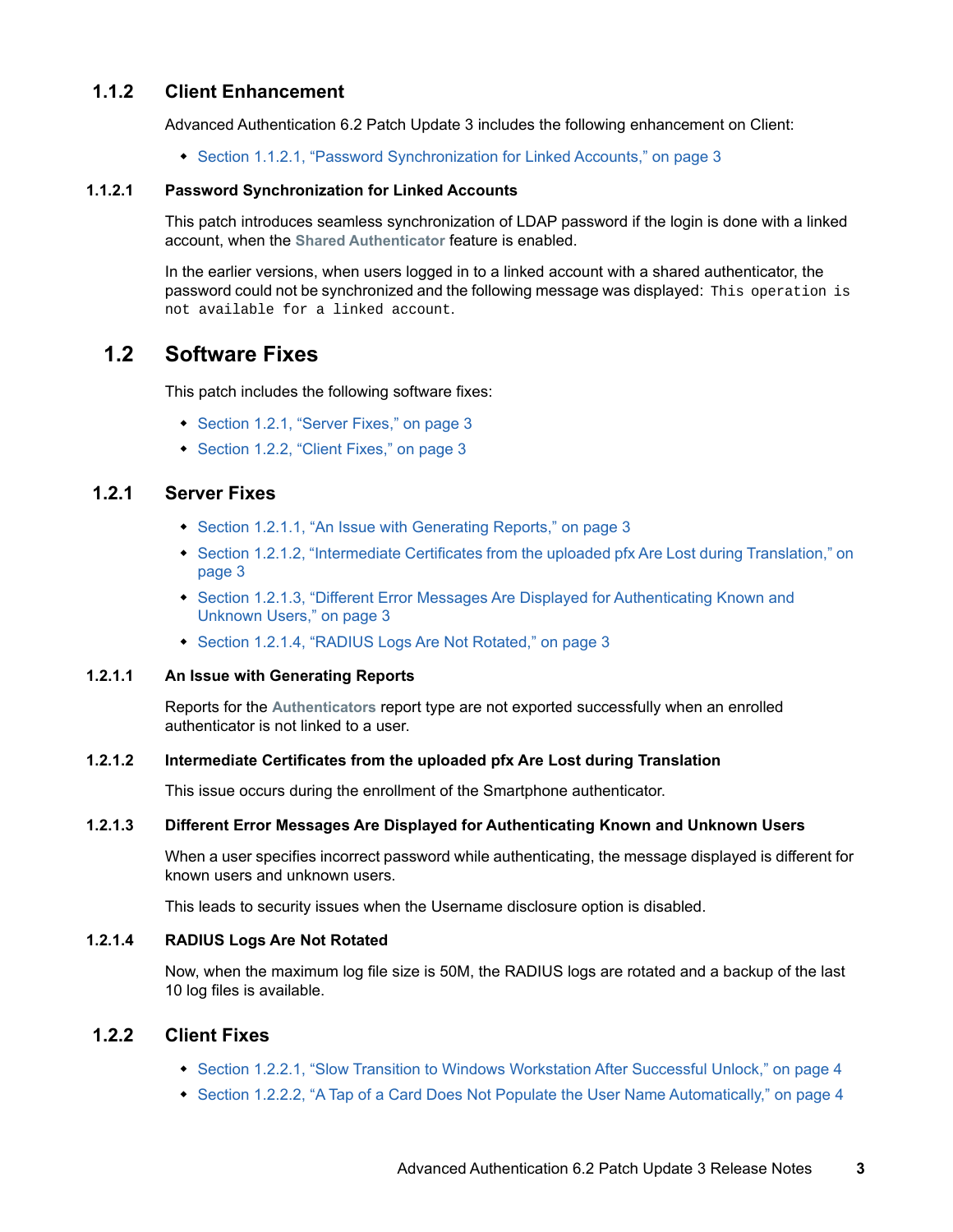- Section 1.2.2.3, "Cached Login with the U2F Method Displays an Error If Facets Are Activated," [on page 4](#page-3-2)
- Section 1.2.2.4, "Advanced Authentication Clients Display an Error during Offline [Authentication," on page 4](#page-3-3)
- [Section 1.2.2.5, "Advanced Authentication Clients Display the Cannot Find Server Error," on](#page-3-4)  [page 4](#page-3-4)
- [Section 1.2.2.6, "Offline Login with the LDAP Password Method as First Factor Authenticator](#page-4-0)  [Binds a Domain User to the Local User Account," on page 5](#page-4-0)
- $\bullet$  [Section 1.2.2.7, "Delay in Displaying the Authentication Chain List," on page 5](#page-4-1)
- [Section 1.2.2.8, "Error Due To Inactive User IDs," on page 5](#page-4-2)

## <span id="page-3-0"></span>**1.2.2.1 Slow Transition to Windows Workstation After Successful Unlock**

This patch resolves the issue where after a user unlocks the Advanced Authentication Windows Client on Windows 10 there is a significant delay while the operating system displays a message Please Wait before becoming functional.

#### <span id="page-3-1"></span>**1.2.2.2 A Tap of a Card Does Not Populate the User Name Automatically**

This patch resolves the issue where a tap of a card displays the login screen, and the user is required to specify the user name to log in instead of auto-populating the user name. This issue occurs on Advanced Authentication 6.2.

#### <span id="page-3-2"></span>**1.2.2.3 Cached Login with the U2F Method Displays an Error If Facets Are Activated**

This patch resolves the issue where if you configure facets and when users try to perform a cached log in with the U2F method, an error message Wrong APP-ID is displayed.

### <span id="page-3-3"></span>**1.2.2.4 Advanced Authentication Clients Display an Error during Offline Authentication**

This patch resolves the issue where if a user tries to log in to the Advanced Authentication Linux PAM, Mac, or Windows Client in the offline mode after a successful online login, the following message is displayed:

Authenticators of <user name> are not cached. Please try again to log in as a local user or cached user

This issue occurs when the Clients fail to retrieve the policies with the list of repositories from the server.

#### <span id="page-3-4"></span>**1.2.2.5 Advanced Authentication Clients Display the Cannot Find Server Error**

This patch resolves the issue where the Advanced Authentication clients (Linux PAM, Mac, and Windows) display an error message Cannot find the server when a user logs in with a cached method in the authentication chain. This issue occurs, if a user restores the Clients from the sleep mode and initiates the login process.

In addition, this patch adds a parameter that enables an administrator to define a delay duration for which the Client does not search the server. Therefore, after an unsuccessful search, the Client cache does not try to search for servers during the defined delay period instead switches to the online mode.

For more information, see ["Configuring Authentication Server Discovery in Client"](https://www.netiq.com/documentation/advanced-authentication-62/pdfdoc/linux-pam-client/linux-pam-client.pdf#t47v69mhcq3l) in the *[Advanced](https://www.netiq.com/documentation/advanced-authentication-62/pdfdoc/linux-pam-client/linux-pam-client.pdf#bookinfo)  Authentication- Linux PAM Client* guide.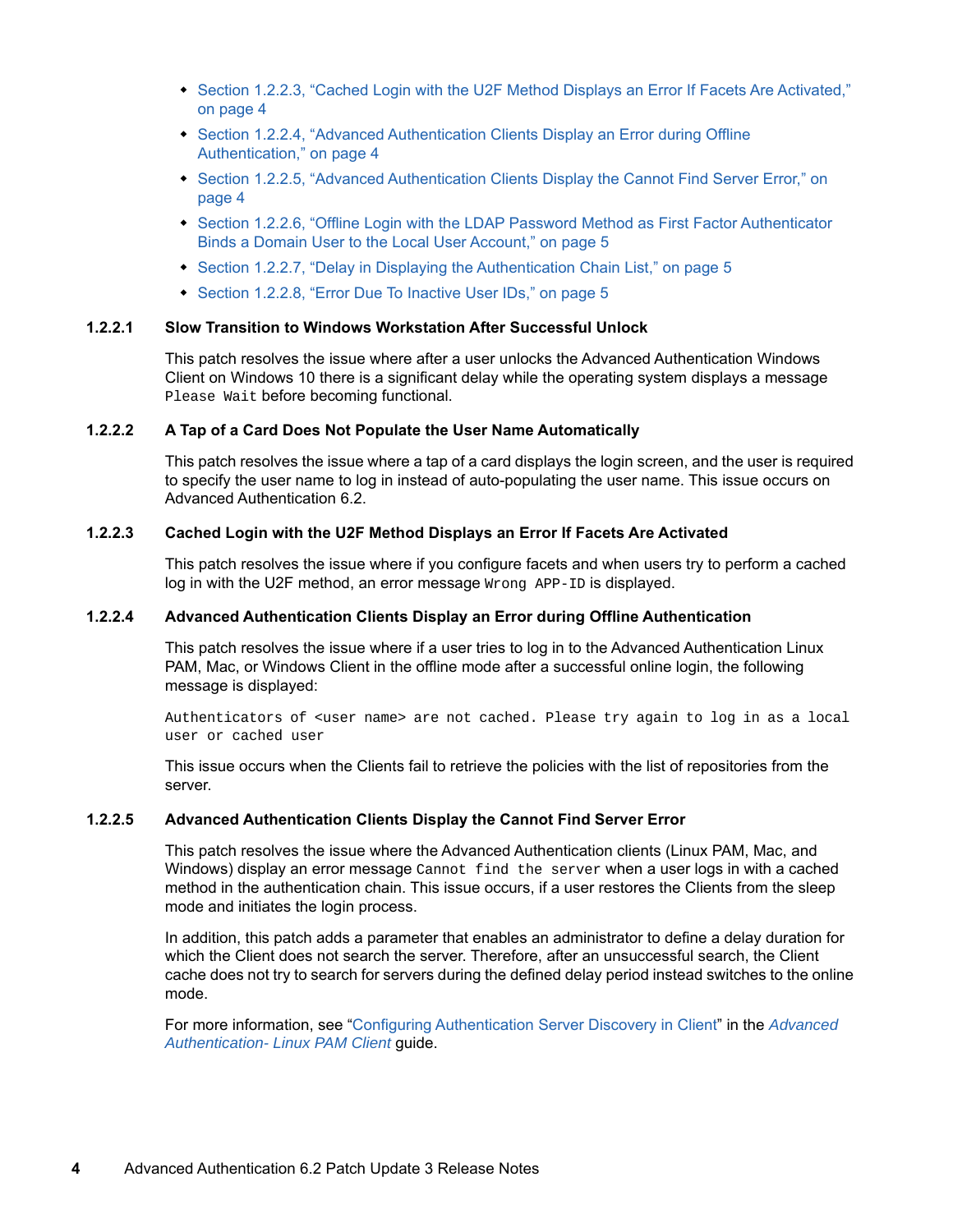## <span id="page-4-0"></span>**1.2.2.6 Offline Login with the LDAP Password Method as First Factor Authenticator Binds a Domain User to the Local User Account**

This patch resolves the issue where if a domain user logs in to the Advanced Authentication client (Linux PAM, Mac, or Windows) in the offline mode using a chain with LDAP Password method as the first method, the user is mapped with the local user account. Therefore, the domain user is logged in as a local user.

## <span id="page-4-1"></span>**1.2.2.7 Delay in Displaying the Authentication Chain List**

This patch resolves the issue where if a user tries to log in or unlock the Windows Client, a message Please wait appears, and there is a delay of 3 seconds before listing the authentication chains.

## <span id="page-4-2"></span>**1.2.2.8 Error Due To Inactive User IDs**

This patch resolves the issue where after re-enrolling the deleted authenticators if a user logs in to Advanced Authentication Clients in the offline mode, an error Cannot find the server is displayed. This issue occurs, when the cache contains two users with the same name, but distinct user IDs.

## **2 Known Issues**

NetIQ Corporation strives to ensure our products provide quality solutions for your enterprise software needs. The following issue is currently being researched. If you need further assistance with any issue, please contact [Technical Support](http://www.netiq.com/support).

## **2.1 Icons of Methods Are Not Displayed on the macOS Client in the Offline Mode**

**Workaround:** No workaround is available.

## **3 Upgrading**

You must start the upgrade process first from the Global Master server (GMS), then upgrade the database servers, and finally upgrade the web servers.

For more information about upgrading from 6.x, see ["Upgrading Advanced Authentication"](https://www.netiq.com/documentation/advanced-authentication-62/pdfdoc/install-upgrade-guide/install-upgrade-guide.pdf#productupgrade) in the *[Advanced Authentication- Server Installation and Upgrade](https://www.netiq.com/documentation/advanced-authentication-62/pdfdoc/install-upgrade-guide/install-upgrade-guide.pdf#bookinfo)* guide.

## **4 Contact Information**

Our goal is to provide documentation that meets your needs. If you have suggestions for improvements, please email [Documentation-Feedback@netiq.com](mailto:Documentation-Feedback@netiq.com). We value your input and look forward to hearing from you.

For detailed contact information, see the [Support Contact Information website.](http://www.netiq.com/support/process.asp#phone)

For general corporate and product information, see the [NetIQ Corporate website.](http://www.netiq.com/)

For interactive conversations with your peers and NetIQ experts, become an active member of our [community](https://www.netiq.com/communities/). The NetIQ online community provides product information, useful links to helpful resources, blogs, and social media channels.